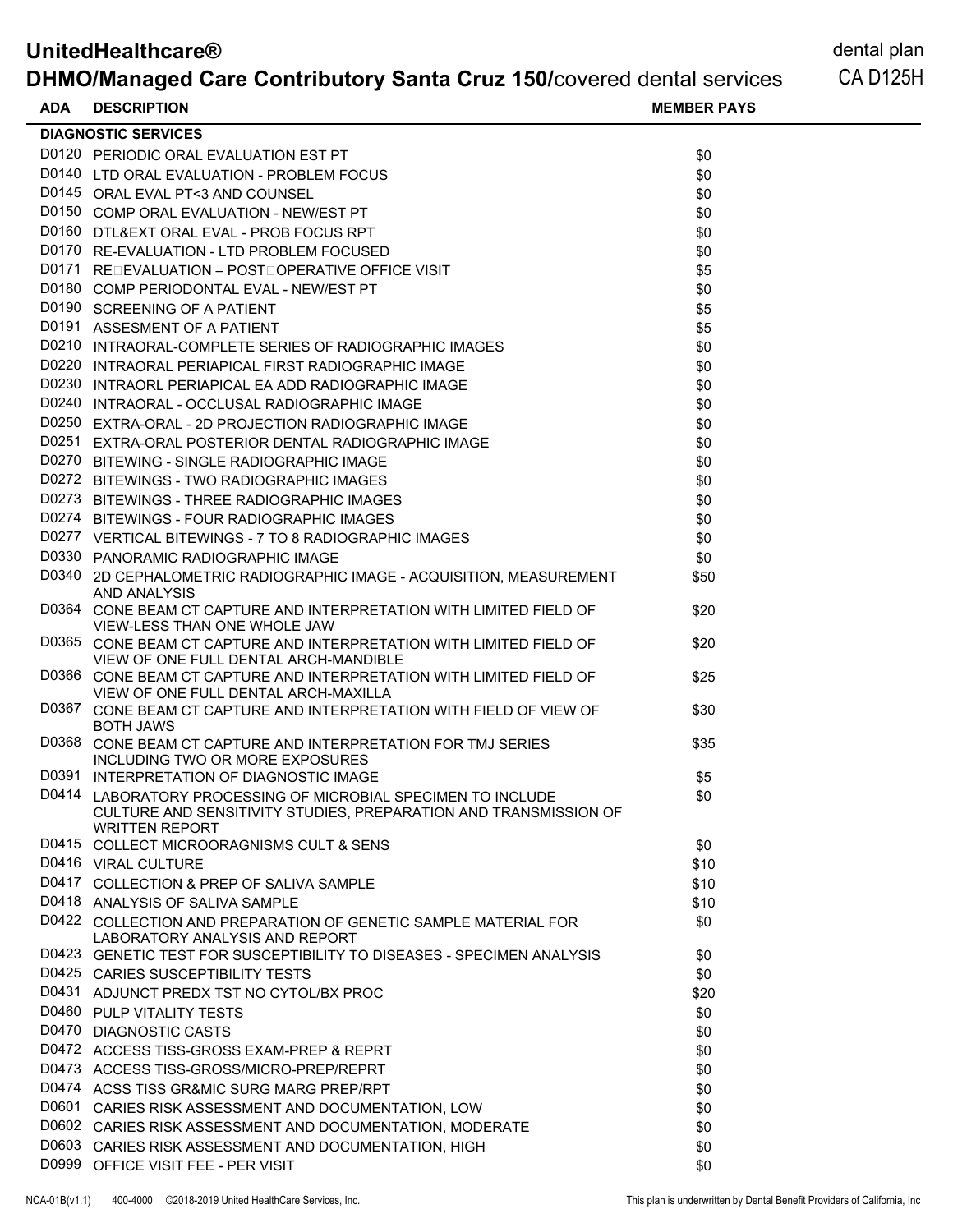|       | <b>PREVENTIVE SERVICES</b>                                                   |                |
|-------|------------------------------------------------------------------------------|----------------|
|       | D11101 PROPHYLAXIS - ADULT                                                   | \$0            |
|       | D11101 - PROPHYLAXIS - ADULT 1 ADD. PROPHY WITHIN 6 MONTHS                   | \$25           |
|       | D11201 PROPHYLAXIS - CHILD                                                   | \$0            |
|       | D11201 - PROPHYLAXIS - CHILD 1 ADD. PROPHY WITHIN 6 MONTHS                   | \$25           |
|       | D1206 TOP FLUORIDE VARNISH                                                   | \$0            |
|       | D1208 TOPICAL APPLICATION OF FLUORIDE - EXCLUDING VARNISH                    | \$0            |
|       | D1310 NUTRIT CNSL CONTROL DENTAL DISEASE                                     | \$0            |
|       | D1320 TOBACCO CNSL CNTRL&PREVION ORL DZ                                      | \$0            |
|       | D1330 ORAL HYGIENE INSTRUCTIONS                                              | \$0            |
|       | D1351 SEALANT - PER TOOTH                                                    | \$5            |
|       | D1352 PREV RESIN RESTORATION IN MOD HIGH CARIES RISK PATIENT- PERM<br>тоотн  | \$10           |
|       | D1353 SEALANT REPAIR - PER TOOTH                                             | \$5            |
|       | D1510 SPACE MAINTAINER - FIXED-UNILATERAL                                    | \$15           |
|       | D1515 SPACE MAINTAINER - FIXED-BILATERAL                                     | \$15           |
|       | D1520 SPACE MAINTAINER - REMOVABLE-UNI                                       | \$20           |
|       | D1525 SPACE MAINTAINER - REMOVABLE-BIL                                       | \$20           |
|       | D1550 RECEMENT OR RE-BOND SPACE MAINTAINER                                   | \$0            |
|       | D1555 REMOVAL OF FIXED SPACE MAINTAINER                                      | \$10           |
|       | D1575 DISTAL SHOE SPACE MAINTAINER - FIXED - UNILATERAL                      | \$15           |
|       | D1999 UNSPECIFIED PREVENTIVE PROCEDURE, BY REPORT                            |                |
|       | <b>RESTORATIVE SERVICES</b>                                                  |                |
|       | D2140 AMALGAM-ONE SURFACE PRIMARY/PERM                                       | \$0            |
|       | D2150 AMALGAM-TWO SURFACES PRIMARY/PERM                                      | \$0            |
|       | D2160 AMALGAM-3 SURFACES PRIMARY/PERM                                        | \$0            |
|       | D2161 AMALGAM-FOUR/MORE SURF PRIM/PERM                                       | \$0            |
|       | D2330 RESIN COMPOS - ONE SURFACE ANTERIOR                                    | \$0            |
|       | D2331 RESIN COMPOS - 2 SURFACES ANTERIOR                                     | \$0            |
|       | D2332 RESIN COMPOS - 3 SURFACES ANTERIOR                                     | \$0            |
|       | D2335 RSN COMPOS-4/> SURF/W/INCISAL ANG                                      | \$0            |
|       | D2390 RESIN COMPOS CROWN ANTERIOR                                            | \$20           |
|       | D2391 RESIN COMPOS - 1 SURFACE POSTERIOR                                     | \$25           |
|       | D2392 RESIN COMPOS - 2 SURFACES POSTERIOR                                    | \$35           |
|       | D2393 RESIN COMPOS - 3 SURFACES POSTERIOR                                    | \$45           |
|       | D2394 RESIN COMPOS - 4/MORE SURFACES POST                                    | \$45           |
|       | D2510 INLAY - METALLIC - ONE SURFACE                                         | \$115          |
| D2530 | D2520 INLAY - METALLIC - TWO SURFACES                                        | \$115          |
|       | INLAY - METALLIC - 3/MORE SURFACES                                           | \$115          |
|       | D2542 ONLAY - METALLIC - TWO SURFACES<br>D2543 ONLAY METALLIC THREE SURFACES | \$115          |
|       | D2544 ONLAY METALLIC FOUR OR MORE SURF                                       | \$115<br>\$115 |
|       | D2610 INLAY - PORCELN/CERAMIC - 1 SURFACE                                    | \$125          |
|       | D2620 INLAY - PORCELN/CERAMIC - 2 SURF                                       | \$125          |
|       | D2630 INLAY - PORCELN/CERAM - 3/MORE SURF                                    | \$125          |
|       | D2642 ONLAY - PORCELN/CERAMIC - 2 SURF                                       | \$125          |
|       | D2643 ONLAY - PORCELN/CERAMIC - 3 SURF                                       | \$125          |
|       | D2644 ONLAY - PORCELN/CERAM - 4/MORE SURF                                    | \$125          |
|       | D2650 INLAY-RSN COMPOS COMPOS/RSN-1 SURF                                     | \$125          |
| D2651 | INLAY-RSN COMPOS COMPOS/RSN-2 SURF                                           | \$125          |
|       | D2652 INLAY-RSN COMPOS COMPOS/RSN-3/>SURF                                    | \$125          |
|       | D2662 ONLAY-RSN COMPOS COMPOS/RSN-2 SURF                                     | \$125          |
|       | D2663 ONLAY-RSN COMPOS COMPOS/RSN-3 SURF                                     | \$125          |
|       | D2664 ONLAY-RSN COMPOS COMPOS/RSN-4/>                                        | \$125          |
|       | D2710 CROWN RESINBASED COMPOSITE INDIRECT                                    | \$90           |
|       | D2712 CROWN 3/4 RESNBASED COMPOS INDIRECT                                    | \$90           |
|       | D2720* CROWN - RESIN WITH HIGH NOBLE METAL                                   | \$125          |
|       | D2721 CROWN - RESIN W/PREDOM BASE METAL                                      | \$125          |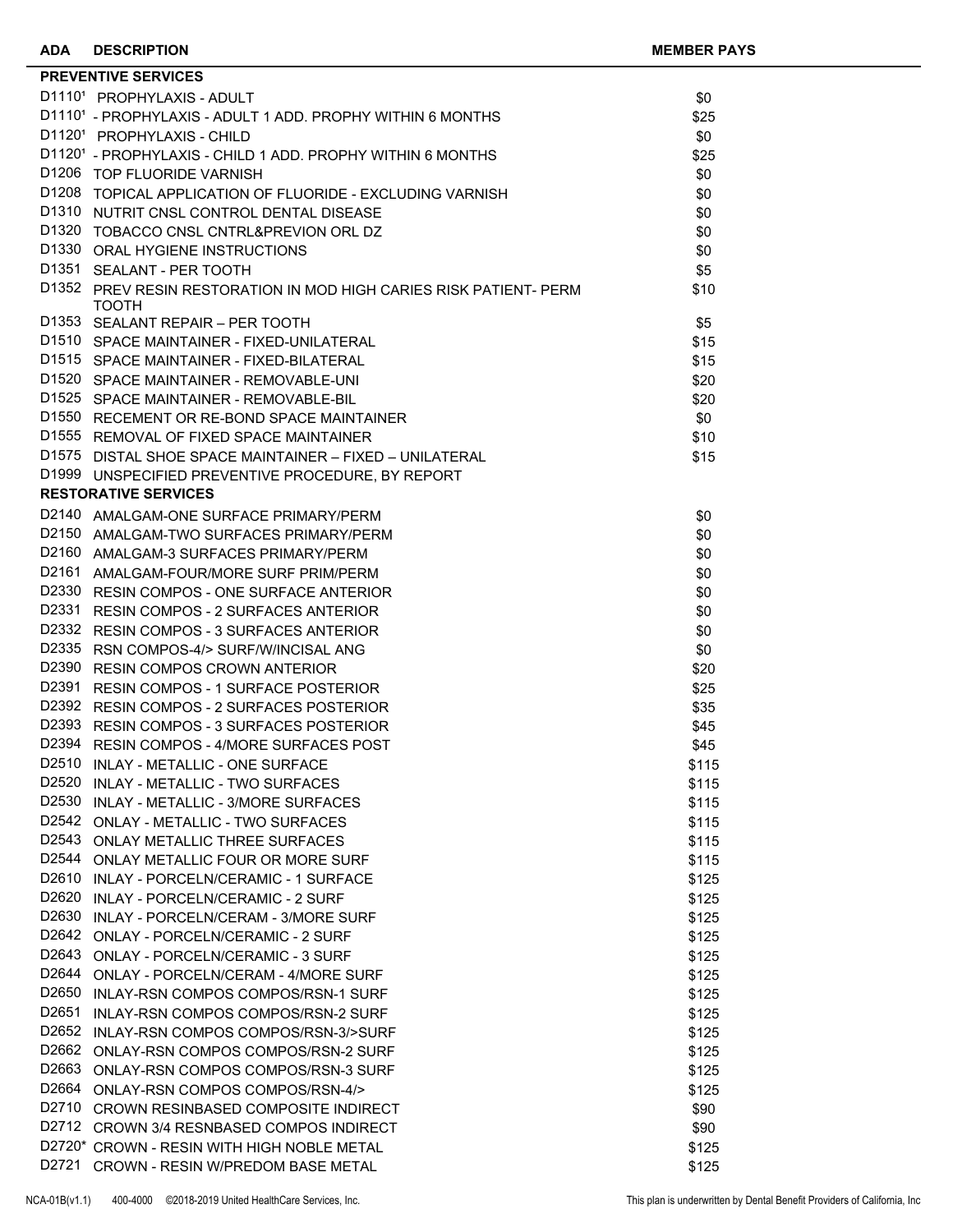| D2722* CROWN - RESIN WITH NOBLE METAL<br>D2722* CROWN - RESIN WITH NOBLE METAL<br>D2722* CROWN - PORCELAIN/CERAMIC SUBSTRATE<br>D2750* CROWN - PORCELN FUSED HI NOBLE METL<br>D2751 CROWN-PORCELN FUSD PREDOM BASE METL<br>D2752* CROWN - 3/4 CAST HIGH NOBLE METAL<br>D2780* CROWN - | \$125 |  |
|---------------------------------------------------------------------------------------------------------------------------------------------------------------------------------------------------------------------------------------------------------------------------------------|-------|--|
|                                                                                                                                                                                                                                                                                       | \$215 |  |
|                                                                                                                                                                                                                                                                                       | \$125 |  |
|                                                                                                                                                                                                                                                                                       | \$125 |  |
|                                                                                                                                                                                                                                                                                       | \$125 |  |
|                                                                                                                                                                                                                                                                                       | \$125 |  |
|                                                                                                                                                                                                                                                                                       | \$125 |  |
|                                                                                                                                                                                                                                                                                       | \$125 |  |
|                                                                                                                                                                                                                                                                                       | \$125 |  |
|                                                                                                                                                                                                                                                                                       |       |  |
|                                                                                                                                                                                                                                                                                       | \$125 |  |
|                                                                                                                                                                                                                                                                                       | \$125 |  |
|                                                                                                                                                                                                                                                                                       | \$125 |  |
| D2794* CROWN TITANIUM                                                                                                                                                                                                                                                                 | \$125 |  |
| D2910 RECEMENT OR RE-BOND INLAY ONLAY VENEER OR PART COV REST                                                                                                                                                                                                                         | \$0   |  |
| D2915 RECEMENT OR RE-BOND INDIRECTLY FABRICATED PREFAB POST & CORE                                                                                                                                                                                                                    | \$0   |  |
| D2920 RECEMENT OR RE-BOND CROWN                                                                                                                                                                                                                                                       | \$0   |  |
| D2921 REATTACHMENT OF TOOTH FRAGMENT<br>D2929 PREFABRICATED PORCELAIN CROWN- PRIMARY<br>D2930 PREFABR STAINLESS STEEL CROWN-PRIM<br>D2931 PRFABR STAINLESS STEEL CROWN-PERM<br>D2932 PREFABRICATED RESIN CROWN<br>D2932 PREFABRICATED RESIN C                                         | \$65  |  |
|                                                                                                                                                                                                                                                                                       | \$80  |  |
|                                                                                                                                                                                                                                                                                       | \$10  |  |
|                                                                                                                                                                                                                                                                                       | \$10  |  |
|                                                                                                                                                                                                                                                                                       | \$10  |  |
|                                                                                                                                                                                                                                                                                       | \$20  |  |
|                                                                                                                                                                                                                                                                                       | \$60  |  |
| D2940 SEDATIVE FILLING                                                                                                                                                                                                                                                                | \$0   |  |
|                                                                                                                                                                                                                                                                                       | \$5   |  |
| D2941 INTERIM THERAPEUTIC RESTORATION – PRIMARY DENTITION<br>D2950 CORE BUILDUP INCLUDING ANY PINS                                                                                                                                                                                    | \$10  |  |
| D2951 PIN RETN - PER TOOTH ADDITION REST                                                                                                                                                                                                                                              | \$8   |  |
| D2952 POST & CORE ADD CROWN INDIRECT FAB                                                                                                                                                                                                                                              | \$20  |  |
| D2953 EA ADD INDIRECT FAB POST SAME TOOTH                                                                                                                                                                                                                                             | \$10  |  |
| D2954 PREFABR POST&CORE ADDITION CROWN                                                                                                                                                                                                                                                |       |  |
| D2955 POST REMOVAL                                                                                                                                                                                                                                                                    | \$10  |  |
|                                                                                                                                                                                                                                                                                       | \$10  |  |
| D2957 EA ADD PREFABR POST - SAME TOOTH                                                                                                                                                                                                                                                | \$15  |  |
| D2960 LABIAL VENEER (LAMINATE) - CHAIRSIDE                                                                                                                                                                                                                                            | \$270 |  |
| D2961 LABIAL VENEER (RESIN LAMINATE) - LABORATORY                                                                                                                                                                                                                                     | \$465 |  |
| D2962 LABIAL VENEER (PORCELAIN LAMINATE) - LABORATORY                                                                                                                                                                                                                                 | \$560 |  |
| D2971 ADD PROC NEW CROWN XST PART DENTURE                                                                                                                                                                                                                                             | \$25  |  |
| D2975 COPING                                                                                                                                                                                                                                                                          | \$80  |  |
| D2980 CROWN REPAIR                                                                                                                                                                                                                                                                    | \$45  |  |
| D2990 RESIN INFILTRATION OF INCIPIENT SMOOTH SURFACE LESIONS                                                                                                                                                                                                                          | \$5   |  |
| <b>ENDODONTIC SERVICES</b>                                                                                                                                                                                                                                                            |       |  |
| D3110 PULP CAP - DIRECT                                                                                                                                                                                                                                                               | \$0   |  |
| D3120 PULP CAP - INDIRECT                                                                                                                                                                                                                                                             | \$0   |  |
| D3220 TX PULPOT-CORONL DENTNOCEMENTL JUNC                                                                                                                                                                                                                                             | \$0   |  |
| D3221 PULPAL DEBRID PRIMARY&PERM TEETH                                                                                                                                                                                                                                                | \$5   |  |
| D3222 PARTIAL PULPOTOMY                                                                                                                                                                                                                                                               | \$60  |  |
| D3230 PULPAL THERAPY - ANT PRIMARY TOOTH                                                                                                                                                                                                                                              | \$5   |  |
| D3240 PULPAL THERAPY - POST PRIMARY TOOTH                                                                                                                                                                                                                                             | \$5   |  |
| D3310 ANTERIOR                                                                                                                                                                                                                                                                        | \$45  |  |
| D3320 BICUSPID                                                                                                                                                                                                                                                                        | \$75  |  |
| D3330 MOLAR                                                                                                                                                                                                                                                                           | \$115 |  |
| D3331 TX RC OBSTRUCTION; NON-SURG ACCESS                                                                                                                                                                                                                                              | \$65  |  |
| D3332 INCMPL ENDO TX; INOP UNRSTR/FX TOOTH                                                                                                                                                                                                                                            | \$45  |  |
| D3333 INTRL ROOT REPAIR PERFORATION DEFEC                                                                                                                                                                                                                                             | \$45  |  |
| D3346 RETX PREVIOUS RC THERAPY - ANTERIOR                                                                                                                                                                                                                                             | \$70  |  |
| D3347 RETX PREVIOUS RC THERAPY - BICUSPID                                                                                                                                                                                                                                             |       |  |
|                                                                                                                                                                                                                                                                                       | \$100 |  |
| D3348 RETX PREVIOUS RC THERAPY - MOLAR                                                                                                                                                                                                                                                | \$140 |  |
| D3351 APEXIFICAT/RECALCIFICAT - INIT VST                                                                                                                                                                                                                                              | \$50  |  |
| D3352 APEXIFICAT/RECALCIFICAT-INTERIM                                                                                                                                                                                                                                                 | \$45  |  |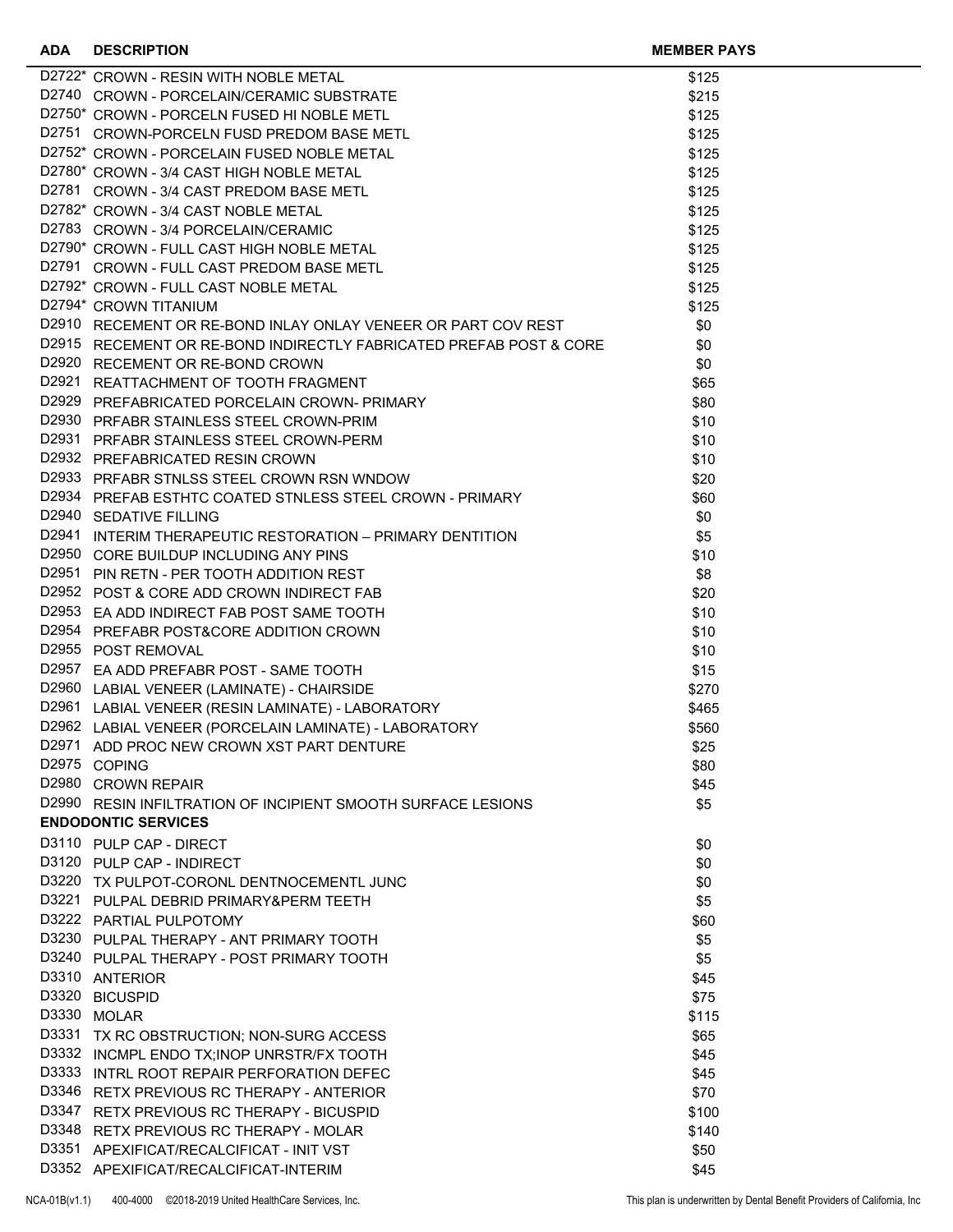| <b>ADA</b> | <b>DESCRIPTION</b>                                                                                                                                      | <b>MEMBER PAYS</b> |  |
|------------|---------------------------------------------------------------------------------------------------------------------------------------------------------|--------------------|--|
|            | D3353 APEXIFICAT/RECALCIFICAT-FINAL VISIT                                                                                                               | \$45               |  |
|            | D3355 PULPAL REGENERATION - INITIAL VISIT                                                                                                               | \$65               |  |
|            | D3356 PULPAL REGENERATION -INTERIM MEDICAMENT REPLACEMENT                                                                                               | \$65               |  |
|            | D3357 PULPAL REGENERATION - COMPLETION OF TREATMENT                                                                                                     | \$65               |  |
|            | D3410 APICOECTOMY SURG - ANT                                                                                                                            | \$75               |  |
|            | D3421 APICOECTOMY SURG-BICUSPID                                                                                                                         | \$75               |  |
|            | D3425 APICOECTOMY SURG - MOLAR                                                                                                                          | \$75               |  |
|            | D3426 APICOECTOMY SURGERY                                                                                                                               | \$35               |  |
|            | D3427 PERIRADICULAR SURGERY WITHOUT APICOECTOMY                                                                                                         | \$250              |  |
|            | D3430 RETROGRADE FILLING - PER ROOT                                                                                                                     | \$35               |  |
|            | D3450 ROOT AMPUTATION - PER ROOT                                                                                                                        | \$75               |  |
|            | D3460 ENDODONTIC ENDOSSEOUS IMPLANT                                                                                                                     | \$970              |  |
|            | D3910 SURG PROC ISOLAT TOOTH W/RUBBER DAM                                                                                                               | \$15               |  |
|            | D3920 HEMISECTION NOT INCL RC THERAPY                                                                                                                   | \$75               |  |
|            | D3950 CANAL PREP&FIT PREFORMED DOWEL/POST                                                                                                               | \$15               |  |
|            | <b>PERIODONTIC SERVICES</b>                                                                                                                             |                    |  |
|            | D4210 GINGIVECT/PLSTY 4/>CNTIG TEETH QUAD                                                                                                               | \$50               |  |
|            | D4211 GINGIVECT/PLSTY 1-3CNTIG TEETH QUAD                                                                                                               | \$35               |  |
|            | D4212 GINGIVECT/PLSTY WITH REST PROC/TOOTH                                                                                                              | \$15               |  |
|            | D4240 GINGL FLP 4/>CNTIG/BOUND TEETH QUAD                                                                                                               | \$115              |  |
|            | D4241 GINGL FLP 1-3 CNTIG/BND TEETH QUAD                                                                                                                | \$85               |  |
|            | D4245 APICALLY POSITIONED FLAP                                                                                                                          | \$155              |  |
|            | D4249 CLIN CROWN LEN - HARD TISSUE                                                                                                                      | \$115              |  |
|            | D4260 OSSEOUS SURG 4/> CNTIG TEETH QUAD                                                                                                                 | \$225              |  |
|            | D4261 OSSEOUS SURG 1-3 CNTIG TEETH QUAD                                                                                                                 | \$155              |  |
|            | D4263 BONE REPLACEMENT GRAFT - RETAINED NATURAL TOOTH - FIRST SITE IN<br><b>QUADRANT</b>                                                                | \$175              |  |
|            | D4263 BONE REPLCMT GRAFT - 1 SITE QUAD                                                                                                                  | \$175              |  |
|            | D4264 BN REPLCMT GRAFT - EA ADD SITE QUAD                                                                                                               | \$75               |  |
|            | D4264 BONE REPLACEMENT GRAFT - RETAINED NATURAL TOOTH - EACH<br>ADDITIONAL SITE IN QUADRANT                                                             | \$75               |  |
|            | D4270 PEDICLE SOFT TISSUE GRAFT PROCEDURE                                                                                                               | \$195              |  |
|            | D4274 DISTAL OR PROXIMAL WEDGE PROCEDURE                                                                                                                | \$50               |  |
|            | D4274 MESIAL/DISTAL WEDGE PROCEDURE, SINGLE TOOTH (WHEN NOT<br>PERFORMED IN CONJUNCTION WITH SURGICAL PROCEDURES IN THE SAME<br><b>ANATOMICAL AREA)</b> | \$50               |  |
|            | D4277 FREE SOFT TISSUE GRAFT PROCEDURE -1ST TOOTH                                                                                                       | \$235              |  |
|            | D4278 FREE SOFT TISSUE GRAFT PROCEDURE - ADD TOOTH                                                                                                      | \$275              |  |
|            | D4320 PROVISIONAL SPLINTING - INTRACORONAL                                                                                                              | \$75               |  |
|            | D4321 PROVISIONAL SPLINTING - EXTRACORONAL                                                                                                              | \$75               |  |
|            | D4341 PRDNTL SCAL&ROOT PLAN 4/>TEETH-QUAD                                                                                                               | \$25               |  |
|            | D4342 PRDONTAL SCAL&ROOT PLAN 1-3 TEETH                                                                                                                 | \$15               |  |
|            | D4346 SCALING IN PRESENCE OF GENERALIZED MODERATE OR SEVERE GINGIVAL<br>INFLAMMATION - FULL MOUTH, AFTER ORAL EVALUATION                                | \$15               |  |
|            | D4355 FULL MOUTH DEBRID COMP EVAL&DX                                                                                                                    | \$25               |  |
|            | D4381 LOCALIZED DELIVERY OF ANTIMICROBIAL AGENTS VIA A CONTROLLED<br>RELEASE VEHICLE INTO DISEASED CREVICULAR TISSUE, PER TOOTH                         | \$55               |  |
|            | D4910 PERIODONTAL MAINTENANCE                                                                                                                           | \$15               |  |
|            | D4920 UNSCHEDULED DRESSING CHANGE                                                                                                                       | \$0                |  |
|            | <b>D4921 GINGIVAL IRRIGATION □ PER QUADRANT</b>                                                                                                         | \$0                |  |
|            | <b>REMOVABLE PROSTHODONTIC SERVICES</b>                                                                                                                 |                    |  |
|            | D5110 COMPLETE DENTURE - MAXILLARY                                                                                                                      | \$150              |  |
|            | D5120 COMPLETE DENTURE - MANDIBULAR                                                                                                                     | \$150              |  |
|            | D5130 IMMEDIATE DENTURE - MAXILLARY                                                                                                                     | \$150              |  |
| D5140      | IMMEDIATE DENTURE - MANDIBULAR                                                                                                                          | \$150              |  |
| D5211      | MAX PARTIAL DENTURE - RESIN BASE                                                                                                                        | \$115              |  |
|            | D5212 MAND PARTIAL DENTUR - RESIN BASE                                                                                                                  | \$115              |  |
|            | D5213 MAX PART DENTUR-CAST METL W/RSN<br>D5214 MAND PART DENTUR- CAST METL W/RSN                                                                        | \$165              |  |
|            |                                                                                                                                                         | \$165              |  |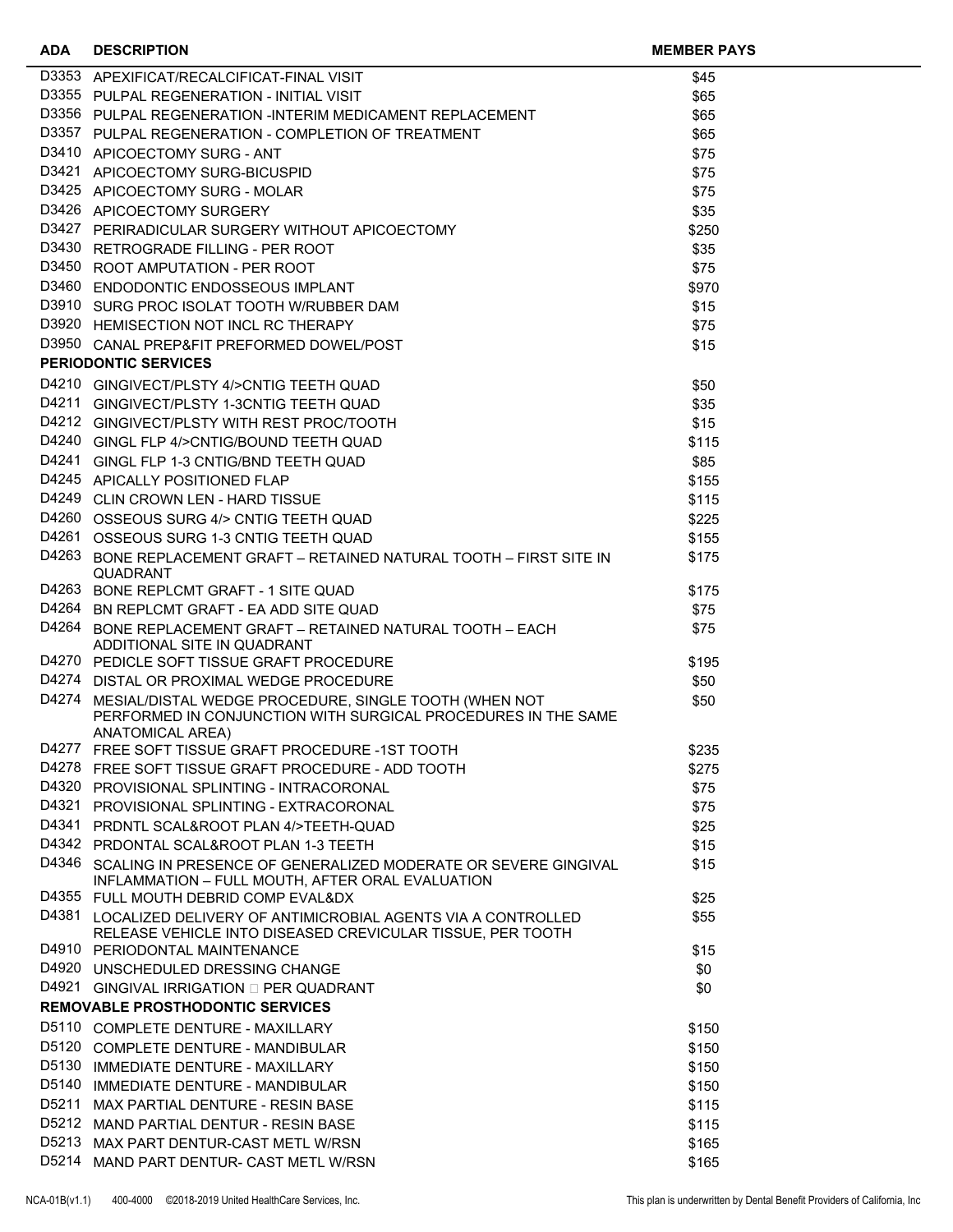| <b>ADA</b> | <b>DESCRIPTION</b>                                                                                                                                                                                                                       | <b>MEMBER PAYS</b> |  |
|------------|------------------------------------------------------------------------------------------------------------------------------------------------------------------------------------------------------------------------------------------|--------------------|--|
|            | D5221 IMMEDIATE MAXILLARY PARTIAL DENTURE - RESIN BASE (INCLUDING ANY                                                                                                                                                                    | \$45               |  |
|            | CONVENTIONAL CLASPS, RESTS AND TEETH)                                                                                                                                                                                                    |                    |  |
|            | D5222 IMMEDIATE MANDIBULAR PARTIAL DENTURE - RESIN BASE (INCLUDING ANY                                                                                                                                                                   | \$45               |  |
|            | CONVENTIONAL CLASPS, RESTS AND TEETH)<br>D5223 IMMEDIATE MAXILLARY PARTIAL DENTURE - CASE METAL FRAMEWORK WITH                                                                                                                           | \$45               |  |
|            | RESIN DENTURE BASES (INCLUDING ANY CONVENTIONAL CLASPS, RESTS                                                                                                                                                                            |                    |  |
|            | AND TEETH)                                                                                                                                                                                                                               |                    |  |
|            | D5224 IMMEDIATE MANDIBULAR PARTIAL DENTURE - CASE METAL FRAMEWORK                                                                                                                                                                        | \$45               |  |
|            | WITH RESIN DENTURE BASES (INCLUDING ANY CONVENTIONAL CLASPS,                                                                                                                                                                             |                    |  |
|            | <b>RESTS AND TEETH)</b>                                                                                                                                                                                                                  |                    |  |
|            | D5225 MAXILLARY PARTIAL DENTURE FLEX BASE<br>D5226 MANDIBULAR PART DENTURE FLEX BASE                                                                                                                                                     | \$325<br>\$325     |  |
|            | D5281 REMV UNI PART DENTUR-1 PC CAST METL                                                                                                                                                                                                | \$150              |  |
|            |                                                                                                                                                                                                                                          | \$0                |  |
|            | ENTRICATE CONTINUE - MAXILLARY<br>USB11 REPAIR BROKEN COMPLETE DENTURE BASE<br>D5512 REPAIR BROKEN COMPLETE DENTURE BASE<br>D5520 REPL MISS/BROKEN TEETH-CMPL DENTURE<br>D5520 REPL MISS/BROKEN TEETH-CMPL DENTUR<br>195611 REPAIR RESIN | \$0                |  |
|            |                                                                                                                                                                                                                                          | \$0                |  |
|            |                                                                                                                                                                                                                                          | \$0                |  |
|            |                                                                                                                                                                                                                                          | \$15               |  |
|            |                                                                                                                                                                                                                                          | \$15               |  |
|            |                                                                                                                                                                                                                                          | \$15               |  |
|            |                                                                                                                                                                                                                                          | \$15               |  |
|            |                                                                                                                                                                                                                                          | \$15               |  |
|            |                                                                                                                                                                                                                                          | \$15               |  |
|            | D5622 REPAIR CAST PARTIAL FRAMEWORK - MAXILLARY                                                                                                                                                                                          | \$15               |  |
|            | D5630 REPAIR OR REPLACE BROKEN CLASP - PER TOOTH                                                                                                                                                                                         | \$15               |  |
|            | D5640 REPLACE BROKEN TEETH - PER TOOTH                                                                                                                                                                                                   | \$15               |  |
|            | D5650 ADD TOOTH EXISTING PARTIAL DENTURE                                                                                                                                                                                                 | \$15               |  |
|            | D5660 ADD CLASP EXISTING PARTIAL DENTURE - PER TOOTH                                                                                                                                                                                     | \$15               |  |
|            | D5670 REPL ALL TEETH&ACRYLC FRMEWRK MAX                                                                                                                                                                                                  | \$125              |  |
|            | D5671 REPL ALL TEETH&ACRYLC FRMEWRK MAND                                                                                                                                                                                                 | \$125              |  |
|            | D5710 REBASE COMPLETE MAXILLARY DENTURE                                                                                                                                                                                                  | \$45               |  |
|            | D5711 REBASE COMPLETE MANDIBULAR DENTURE                                                                                                                                                                                                 | \$45               |  |
|            | D5720 REBASE MAXILLARY PARTIAL DENTURE                                                                                                                                                                                                   | \$45               |  |
|            | D5721 REBASE MANDIBULAR PARTIAL DENTURE                                                                                                                                                                                                  | \$45               |  |
|            | D5730 RELINE CMPL MAXIL DENTURE CHAIRSIDE                                                                                                                                                                                                | \$0                |  |
|            | D5731 RELINE CMPL MAND DENTURE CHAIRSIDE                                                                                                                                                                                                 | \$0                |  |
|            | D5740 RELINE MAXIL PART DENTURE CHAIRSIDE                                                                                                                                                                                                | \$0                |  |
|            | D5741 RELINE MAND PART DENTURE CHAIRSIDE                                                                                                                                                                                                 | \$0                |  |
|            | D5750 RELINE CMPL MAXIL DENTURE LAB                                                                                                                                                                                                      | \$40               |  |
|            | D5751 RELINE CMPL MAND DENTRUE LABORATORY                                                                                                                                                                                                | \$40               |  |
|            | D5760 RELINE MAXIL PART DENTURE LAB                                                                                                                                                                                                      | \$40               |  |
|            | D5761 RELINE MAND PART DENTURE LABORATORY                                                                                                                                                                                                | \$40               |  |
|            | D5820 INTERIM PARTIAL DENTURE MAXILLARY                                                                                                                                                                                                  | \$45               |  |
|            | D5821 INTERIM PARTIAL DENTURE MANDIBULAR                                                                                                                                                                                                 | \$45               |  |
|            | D5850 TISSUE CONDITIONING MAXILLARY                                                                                                                                                                                                      | \$10               |  |
|            | D5851 TISSUE CONDITIONING MANDIBULAR<br>D5863 OVERDENTURE - COMPLETE MAXILLARY                                                                                                                                                           | \$10               |  |
|            | D5864 OVERDENTURE - COMPLETE MANDIBULAR                                                                                                                                                                                                  | \$425              |  |
|            | D5865 OVERDENTURE - PARTIAL MAXILLARY                                                                                                                                                                                                    | \$450<br>\$425     |  |
|            | D5866 OVERDENTURE - PARTIAL MANDIBULAR                                                                                                                                                                                                   | \$450              |  |
|            | <b>IMPLANT SERVICES</b>                                                                                                                                                                                                                  |                    |  |
|            | D6010 SURGICAL PLACEMENT OF IMPLANT BODY: ENDOSTEAL IMPLANT                                                                                                                                                                              |                    |  |
|            | D6013 SURGICAL PLACEMENT OF A MINI-IMPLANT                                                                                                                                                                                               | \$1,035<br>\$1,185 |  |
|            | D6052 SEMI-PRECISION ATTACHMENT ABUTMENT                                                                                                                                                                                                 | \$525              |  |
|            | D6055 DENTAL IMPLANT SUPPORTED CONNECTING BAR                                                                                                                                                                                            | \$390              |  |
|            | D6056 PREFABRICATED ABUTMENT - INCLUDES MOD AND PLACEMENT                                                                                                                                                                                | \$290              |  |
|            | D6057 CUSTOM FAB ABUTMENT - INCLUDES PLACEMENT                                                                                                                                                                                           | \$395              |  |
|            | D6058 ABUTMENT SUPPORTED PORCELAIN/CERAMIC CROWN                                                                                                                                                                                         | \$710              |  |
|            | D6059* ABUTMENT SUPPORTED PORCELAIN FUSED TO METAL CROWN (HIGH                                                                                                                                                                           | \$710              |  |
|            | <b>NOBLE METAL)</b>                                                                                                                                                                                                                      |                    |  |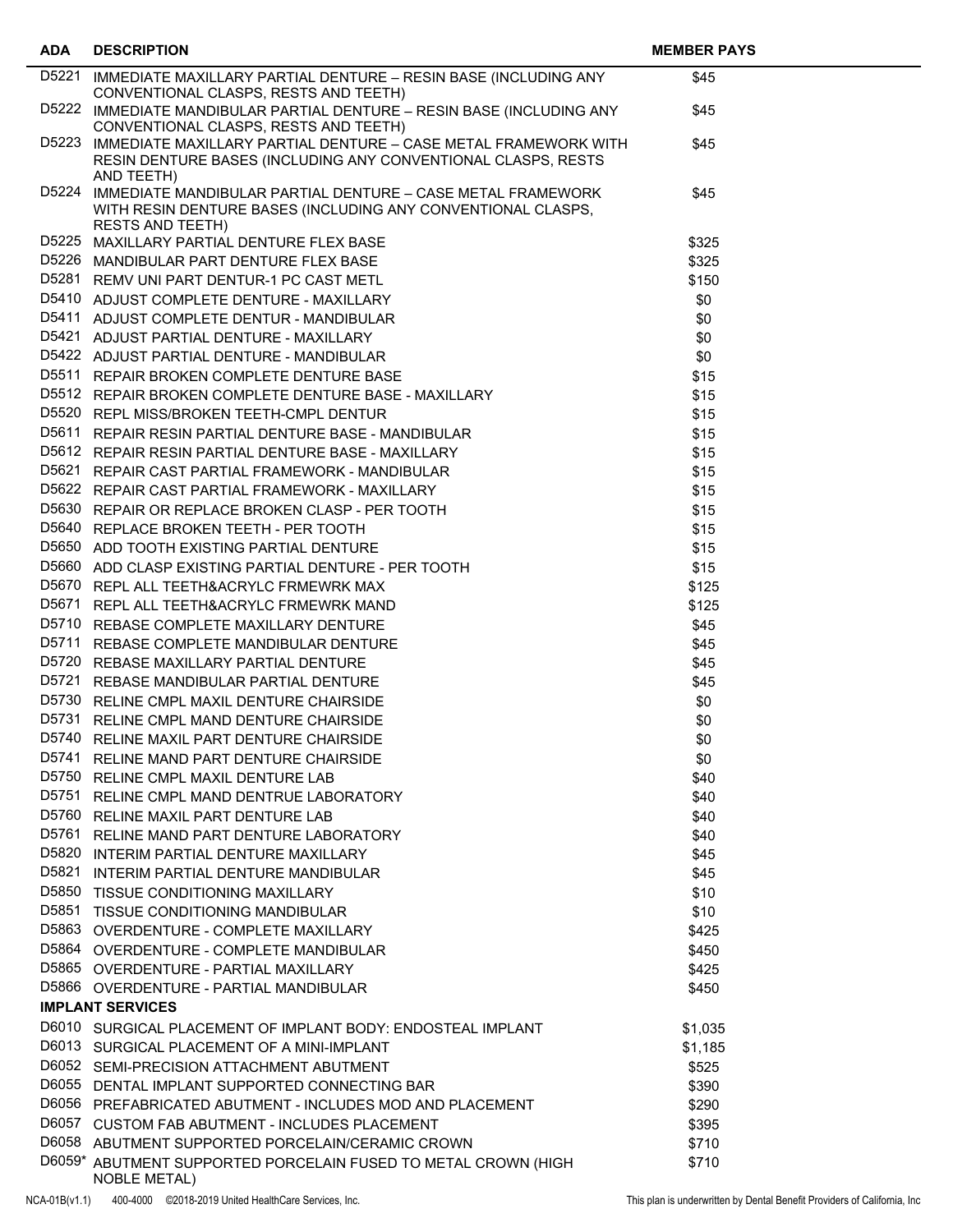| <b>ADA</b> | <b>DESCRIPTION</b>                                                                                                                                                                             | <b>MEMBER PAYS</b> |  |
|------------|------------------------------------------------------------------------------------------------------------------------------------------------------------------------------------------------|--------------------|--|
|            | D6060 ABUTMENT SUPPORTED PORCELAIN FUSED TO METAL CROWN<br>(PREDOMINATELY BASE METAL)                                                                                                          | \$575              |  |
|            | D6061* ABUTMENT SUPPORTED PORCELAIN FUSED TO METAL CROWN (NOBLE                                                                                                                                | \$635              |  |
|            | METAL)<br>D6062* ABUTMENT SUPPORTED CAST METAL CROWN (HIGH NOBLE METAL)                                                                                                                        | \$675              |  |
|            | D6063 ABUTMENT SUPPORTED CAST METAL CROWN (PREDOMINATELY BASE                                                                                                                                  | \$595              |  |
|            | METAL)<br>D6064* ABUTMENT SUPPORTED CAST METAL CROWN (NOBLE METAL)                                                                                                                             | \$620              |  |
|            | D6065 IMPLANT SUPPORTED PORCELAIN/CERAMIC CROWN                                                                                                                                                | \$740              |  |
|            | D6066* IMPLANT SUPPORTED PORCELAIN FUSED TO METAL CROWN                                                                                                                                        | \$720              |  |
|            | D6067* IMPLANT SUPPORTED METAL CROWN                                                                                                                                                           | \$730              |  |
|            | D6068 ABUTMENT SUPPORTED RETAINER FOR PORCELAIN/CERAMIC FPD                                                                                                                                    | \$680              |  |
|            | D6069 ABUTMENT SUPPORTED RETAINER FOR PORCELAIN FUSED TO METAL FPD<br>(HIGH NOBLE METAL)                                                                                                       | \$705              |  |
|            | D6070 ABUTMENT SUPPORTED RETAINER FOR PORCELAIN FUSED TO METAL FPD<br>(PREDOMINATELY BASE METAL)                                                                                               | \$630              |  |
|            | D6071* ABUTMENT SUPPORTED RETAINER FOR PORCELAIN FUSED TO METAL FPD                                                                                                                            | \$680              |  |
|            | (NOBLE METAL)<br>D6072* ABUTMENT SUPPORTED RETAINER FOR CAST METAL FPD (HIGH NOBLE<br>METAL)                                                                                                   | \$690              |  |
|            | D6073 ABUTMENT SUPPORTED RETAINER FOR CAST METAL FPD (PREDOMINATELY<br><b>BASE METAL)</b>                                                                                                      | \$630              |  |
|            | D6074* ABUTMENT SUPPORTED RETAINER FOR CAST METAL FPD (NOBLE METAL)                                                                                                                            | \$670              |  |
|            | D6075 IMPLANT SUPPORTED RETAINER FOR CERAMIC FPD                                                                                                                                               | \$740              |  |
|            | D6076* IMPLANT SUPPORTED RETAINER FOR PORCELAIN FUSED TO METAL FPD                                                                                                                             | \$705              |  |
|            | D6077* IMPLANT SUPPORTED RETAINER FOR CASE METAL FPD                                                                                                                                           | \$665              |  |
|            | D6080 IMPLANT MAINTENANCE PROCEDURES WHEN PROSTHESIS ARE REMOVED<br>AND REINSERTED, INCLUDING CLEANSING OF PROSTHESIES AND                                                                     | \$80               |  |
| D6081      | <b>ABUTMENTS</b><br>SCALING AND DEBRIDEMENT IN THE PRESENCE OF INFLAMMATION OR<br>MUCOSITIS OF A SINGLE IMPLANT, INCLUDING CLEANING OF THE IMPLANT<br>SURFACES, WITHOUT FLAP ENTRY AND CLOSURE | \$190              |  |
|            | D6085 PROVISIONAL IMPLANT CROWN                                                                                                                                                                | \$55               |  |
|            | D6090 REPAIR IMPLANT SUPPORTED PROSTHESIS, BY REPORT                                                                                                                                           | \$130              |  |
| D6091      | REPLACEMENT OF SEMI-PRECISION OR PRECISION ATTACHMENT (MALE OR<br>FEMALE COMPONENT) OF IMPLANT/ABUTMENT SUPPORTED PROSTHESIS                                                                   | \$200              |  |
|            | D6092 RECEMENT OR RE-BOND IMPLANT/ABUTMENT SUPPORTED CROWN                                                                                                                                     | \$60               |  |
| D6093      | RECEMENT OR RE-BOND IMPLANT/ABUTMENT SUPPORTED FIXED PARTIAL<br><b>DENTURE</b>                                                                                                                 | \$80               |  |
|            | D6094* ABUTMENT SUPPORTED CROWN - TITANIUM                                                                                                                                                     | \$560              |  |
|            | D6095 REPAIR IMPLANT ABUTMENT, BY REPORT                                                                                                                                                       | \$150              |  |
|            | D6096 REMOVE BROKEN IMPLANT RETAINING SCREW                                                                                                                                                    | \$10               |  |
|            | D6100 IMPLANT REMOVAL, BY REPORT                                                                                                                                                               | \$250              |  |
|            | D6101 DEBRIDEMENT PERI IMPLANT DEFECT OR DEFECTS SURROUNDING A<br>SINGLE IMPLANT                                                                                                               | \$255              |  |
|            | D6102 DEBRIDEMENT & OSSEOUS PERI IMPLANT DEFECT OR DEFECTS<br>SURROUNDING A SINGLE IMPLANT                                                                                                     | \$315              |  |
|            | D6103 BONE GRAFT FOR REPAIR OF PERI IMPLANT DEFECT                                                                                                                                             | \$265              |  |
|            | D6110 IMPLANT /ABUTMENT SUPPORTED REMOVABLE DENTURE FOR<br>EDENTULOUS ARCH - MAXILLARY                                                                                                         | \$925              |  |
|            | D6111 IMPLANT /ABUTMENT SUPPORTED REMOVABLE DENTURE FOR<br>EDENTULOUS ARCH-<br><b>MANDIBULAR</b>                                                                                               | \$925              |  |
|            | D6112 IMPLANT /ABUTMENT SUPPORTED REMOVABLE DENTURE FOR PARTIALLY<br>EDENTULOUS ARCH - MAXILLARY                                                                                               | \$925              |  |
|            | D6113 IMPLANT /ABUTMENT SUPPORTED REMOVABLE DENTURE FOR PARTIALLY<br>EDENTULOUS ARCH - MANDIBULAR                                                                                              | \$925              |  |
| D6190      |                                                                                                                                                                                                | \$145              |  |
|            | D6194 ABUTMENT SUPPORTED RETAINER CROWN FOR FPD - TITANIUM                                                                                                                                     | \$575              |  |
|            | <b>FIXED PROSTHODONTIC SERVICES</b>                                                                                                                                                            |                    |  |
|            | D6205 PONTIC- INDIRECT RESIN BASED COMPOSITE                                                                                                                                                   | \$250              |  |
|            | D6210* PONTIC - CAST HIGH NOBLE METAL                                                                                                                                                          | \$125              |  |
|            | D6211 PONTIC - CAST PREDOM BASE METAL                                                                                                                                                          | \$125              |  |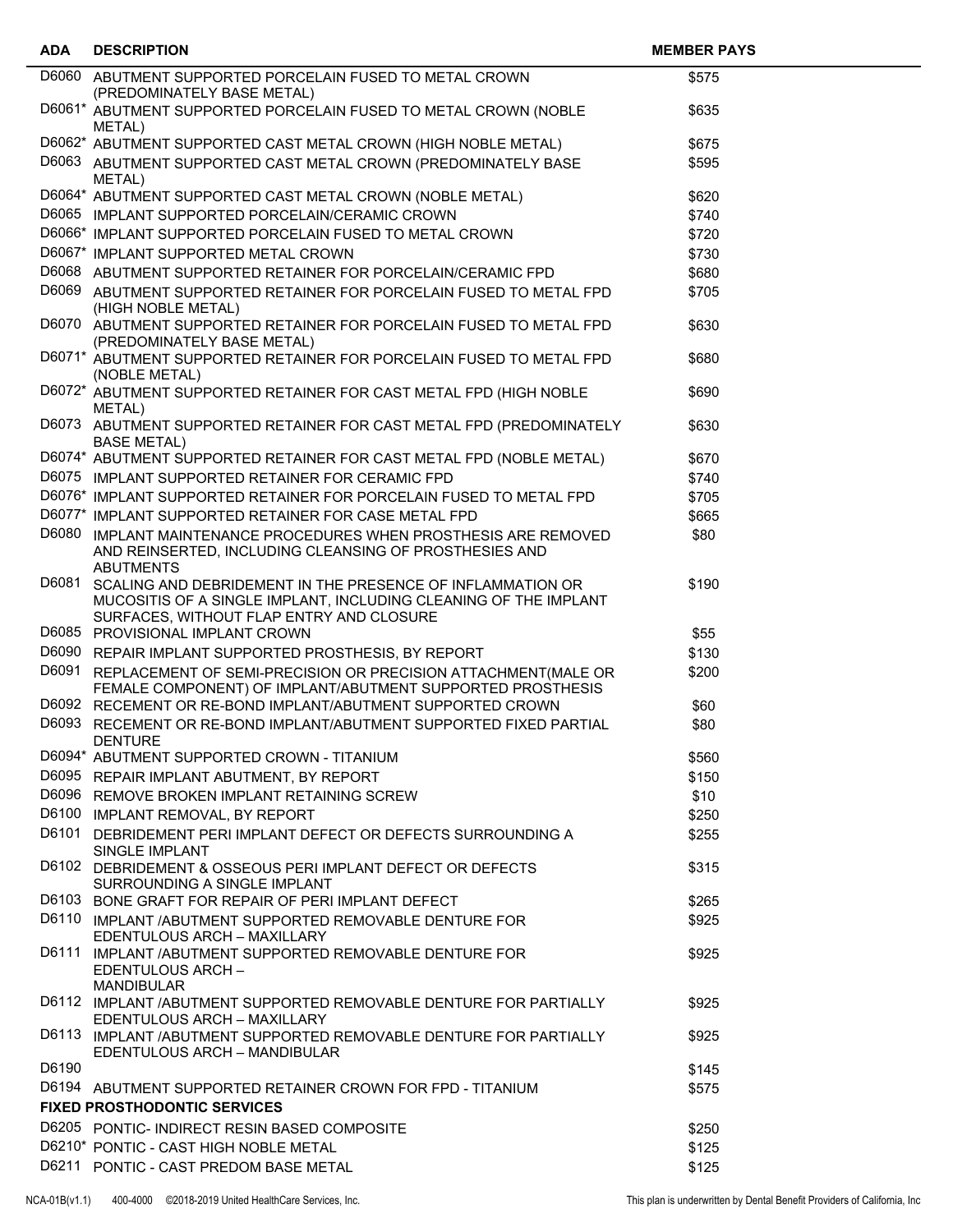#### **ADA DESCRIPTION MEMBER PAYS**

| D6212* PONTIC - CAST NOBLE METAL                                                                                                   | \$125 |
|------------------------------------------------------------------------------------------------------------------------------------|-------|
| D6214* PONTIC TITANIUM                                                                                                             | \$125 |
| D6240* PONTIC-PORCELN FUSED HI NOBLE METL                                                                                          | \$125 |
| D6241 PONTIC-PORCLN FUSD PREDOM BASE METL                                                                                          | \$125 |
| D6242* PONTIC - PORCELN FUSED NOBLE METAL                                                                                          | \$125 |
| D6245 PONTIC - PORCELAIN/CERAMIC                                                                                                   | \$215 |
| D6250* PONTIC - RESIN W/HIGH NOBLE METAL                                                                                           | \$125 |
| D6251 PONTIC RESIN W/PREDOM BASE METAL                                                                                             | \$125 |
| D6252* PONTIC RESIN W/NOBLE METAL                                                                                                  | \$125 |
| D6253 PROVISIONAL PONTIC - FURTHER TREATMENT OR COMPLETION OF                                                                      | \$175 |
| DIAGNOSIS NECESSARY PRIOR TO FINAL IMPRESSION                                                                                      |       |
| D6545 RETAINER- CASE MTL FOR RESIN FXD PROS                                                                                        | \$250 |
| D6548 RET-PORC/CER FOR RESIN BONDED FIXED PROS                                                                                     | \$300 |
| D6549 RESIN RETAINER - FOR RESIN BONDED FIXED PROSTHESIS                                                                           | \$85  |
| D6600 RETAINER INLAY-PORCELAIN/CERAMIC 2 SURFACES                                                                                  | \$145 |
| D6601 RETAINER INLAY - PORCELN/CERAMIC 3/MORE SURF                                                                                 | \$145 |
| D6602* RETAINER INLAY - CAST HI NOBLE METAL 2 SURF                                                                                 | \$115 |
| D6603* RETAINER INLAY-CAST HI NOBLE METL 3/> SURF                                                                                  | \$115 |
| D6604 RETAINER INLAY-CAST PREDOM BASE METL 2 SURF                                                                                  | \$115 |
| D6605 RETAINER INLAY-CAST PREDOM BASE METL 3/>SURF                                                                                 | \$115 |
| D6606* RETAINER INLAY - CAST NOBLE METAL 2 SURFACES                                                                                | \$115 |
| D6607* RETAINER INLAY - CAST NOBLE METL 3/MORE SURF                                                                                | \$115 |
| D6608 RETAINER ONLAY - PORCELN/CERAMIC 2 SURFACES                                                                                  | \$155 |
| D6609 RETAINER ONLAY - PORCELN/CERAMIC 3/MORE SURF                                                                                 | \$155 |
| D6610* RETAINER ONLAY - CAST HI NOBLE METAL 2 SURF                                                                                 | \$115 |
| D6611* RETAINER ONLAY-CAST HI NOBLE METL 3/> SURF                                                                                  | \$115 |
| D6612 RETAINER ONLAY-CAST PREDOM BASE METL 2 SURF                                                                                  | \$150 |
| D6613 RETAINER ONLAY-CAST PREDOM BASE METL 3/>SURF                                                                                 | \$150 |
| D6614* RETAINER ONLAY - CAST NOBLE METAL 2 SURFACES                                                                                | \$115 |
| D6615* RETAINER ONLAY - CAST NOBLE METL 3/MORE SURF                                                                                | \$115 |
| D6624* RETAINER INLAY - TITANIUM                                                                                                   | \$125 |
| D6634* RETAINER ONLAY - TITANIUM                                                                                                   | \$125 |
| D6710 RETAINER CROWN - INDIRECT RESIN BASED COMPOSITE                                                                              | \$185 |
| D6720* RETAINER CROWN - RESIN WITH HIGH NOBLE METAL                                                                                | \$125 |
| D6721 RETAINER CROWN - RESIN PREDOMINANTLY BASE METAL                                                                              | \$125 |
| D6722* RETAINER CROWN - RESIN WITH NOBLE METAL                                                                                     | \$125 |
| D6740 RETAINER CROWN - PORCELAIN/CERAMIC                                                                                           | \$215 |
| D6750* RETAINER CROWN - PORCELAIN FUSED TO HIGH NOBLE METAL                                                                        |       |
|                                                                                                                                    | \$125 |
| D6751 RETAINER CROWN - PORCELAIN FUSED TO PREDOMINANTLY BASE METAL                                                                 | \$125 |
| D6752* RETAINER CROWN - PORCELAIN FUSED TO NOBLE METAL                                                                             | \$125 |
| D6780* RETAINER CROWN - 3/4 CAST HIGH NOBLE METAL                                                                                  | \$125 |
| D6781 RETAINER CROWN - 3/4 CAST PREDOMINANTLY BASE METAL                                                                           | \$125 |
| D6782* RETAINER CROWN - 3/4 CAST NOBLE METAL                                                                                       | \$125 |
| D6783 RETAINER CROWN - 3/4 PORCELAIN/CERAMIC                                                                                       | \$175 |
| D6790* RETAINER CROWN - FULL CAST HIGH NOBLE METAL                                                                                 | \$125 |
| D6791 RETAINER CROWN - FULL CAST PREDOMINANTLY BASE METAL                                                                          | \$125 |
| D6792* RETAINER CROWN - FULL CAST NOBLE METAL                                                                                      | \$125 |
| D6794* RETAINER CROWN - TITANIUM                                                                                                   | \$125 |
| D6920 CONNECTOR BAR                                                                                                                | \$85  |
| D6930 RECEMENT OR RE-BOND FIXED PARTIAL DENTURE                                                                                    | \$0   |
| D6940 STRESS BREAKER                                                                                                               | \$110 |
| D6980 FIXED PARTIAL DENTURE REPAIR, BY REPORT                                                                                      | \$140 |
| <b>ORAL SURGERY SERVICES</b>                                                                                                       |       |
| D7111 XTRCT CORONL RMNNTS DECIDUOUS TOOTH                                                                                          | \$0   |
| D7140 EXTRAC ERUPTED TOOTH/EXPOSED ROOT                                                                                            | \$0   |
| D7210 EXTRACTION, ERUPTED TOOTH REQUIRING REMOVAL OF BONE AND/OR<br>SECTIONING OF TOOTH, AND INCLUDING ELEVATION OF MUCOPERIOSTEAL | \$15  |
| FLAP IF INDICATED<br>D7220 REMOVAL IMPACT TOOTH - SOFT TISSUE                                                                      | \$25  |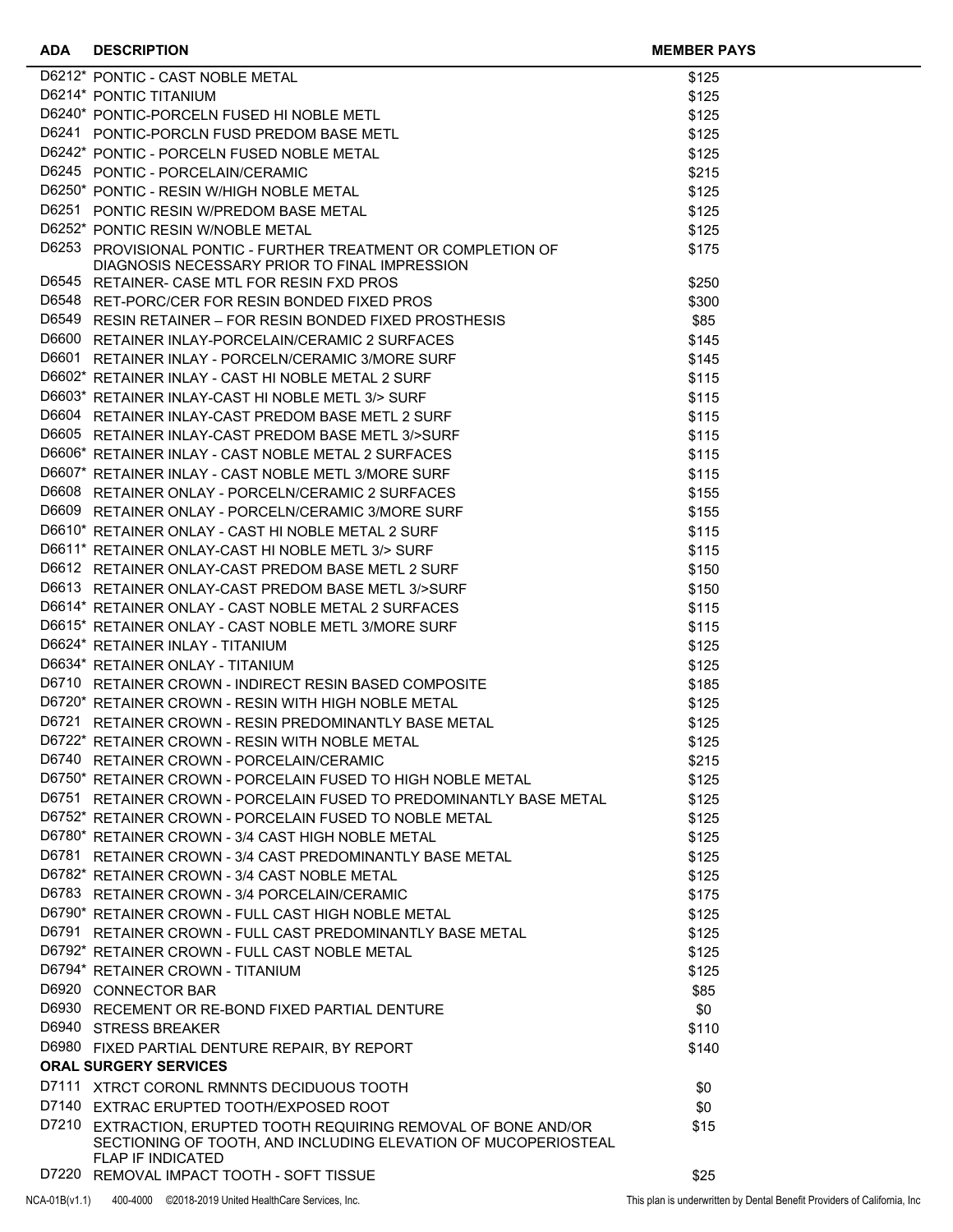| <b>ADA</b> | <b>DESCRIPTION</b>                                                                                                                | <b>MEMBER PAYS</b> |  |
|------------|-----------------------------------------------------------------------------------------------------------------------------------|--------------------|--|
|            | D7230 REMOVAL IMPACT TOOTH - PARTLY BONY                                                                                          | \$50               |  |
|            | D7240 REMOVAL IMPACTED TOOTH - CMPL BONY                                                                                          | \$75               |  |
|            | D7241 REMV IMP TOOTH-CMPL BNY W/SURG COMP                                                                                         | \$90               |  |
|            | D7250 REMOVAL OF RESIDUAL TOOTH ROOTS (CUTTING PROCEDURE)                                                                         | \$0                |  |
|            | D7251 CORONECTOMY - INTENTIONAL PARTIAL TOOTH REMOVAL                                                                             | \$150              |  |
|            | D7261 PRIMARY CLOSURE OF A SINUS PERFORATION                                                                                      | \$225              |  |
|            | D7270 TOOTH REIMPL&/STBL ACC DISPLCD                                                                                              | \$50               |  |
|            | D7280 EXPOSURE OF AN UNERUPTED TOOTH                                                                                              | \$85               |  |
|            | D7280 SURGICAL ACCESS AN UNERUPTED TOOTH                                                                                          | \$85               |  |
|            | D7282 MOBILZ ERUPT/MALPSTN TOOTH AID ERUP                                                                                         | \$85               |  |
|            | D7285 INCISIONAL BIOPSY OF ORAL TISSUE HARD                                                                                       | \$0                |  |
|            | D7286 INCISIONAL BIOPSY OF ORAL TISSUE SOFT                                                                                       | \$0                |  |
|            | D7287 EXTOLIATIVE CYTOLOGICAL SAMPLE COLLECTION                                                                                   | \$20               |  |
|            | D7288 BRUSH BIOPSY                                                                                                                | \$20               |  |
|            | D7290 SURGICAL REPOSITIONING OF TEETH                                                                                             | \$75               |  |
|            | D7310 ALVEOLOPLASTY W/EXT 4/> TEETH/SPACE                                                                                         | \$0                |  |
|            | D7311 ALVEOLOPLSTY CONJNC XTRCT 1-3 TEETH                                                                                         | \$0                |  |
|            | D7320 ALVEOLOPLASTY NO EXT 4/> TEETH/SPAC                                                                                         | \$0                |  |
|            | D7321 ALVEOLOPLSTY NOT W/XTRCT 1-3 TEETH                                                                                          | \$0                |  |
|            | D7340 VESTIBULOPLASTY - RIDGE EXTENSION (SECONDARY EPITHELIALIZATION)                                                             | \$215              |  |
|            | D7350 VESTIBULOPLASTY - RIDGE EXTENSION (INCLUDING SOFT TISSUE GRAFTS,<br>MUSCLE REATTACHMENT, REVISION OF SOFT TISSUE ATTACHMENT | \$670              |  |
|            | D7450 REMOVAL OF BENIGN ODONTOGENIC CYST OR TUMOR - LESION DIAMETER<br><b>UP TO 1.25 CM</b>                                       | \$70               |  |
|            | D7451 REMOVAL OF BENIGN ODONTOGENIC CYST OR TUMOR - LESION DIAMETER<br><b>GREATER THAN 1.25 CM</b>                                | \$110              |  |
|            | D7460 REMOVAL OF BENIGN NONODONTOGENIC CYST OR TUMOR - LESION<br>DIAMETER UP TO 1.25 CM                                           | \$100              |  |
|            | D7461 REMOVAL OF BENIGN NONODONTOGENIC CYST OR TUMOR - LESION<br>DIAMETER GREATER THAN 1.25 CM                                    | \$125              |  |
|            | D7471 REMOVAL OF LATERAL EXOSTOSIS                                                                                                | \$75               |  |
|            | D7472 REMOVAL OF TORUS PALATINUS                                                                                                  | \$25               |  |
|            | D7473 REMOVAL OF TORUS MANDIBULARIS                                                                                               | \$25               |  |
|            | D7485 REDUCTION OF OSSEOUS TUBEROSITY                                                                                             | \$25               |  |
|            | D7485 SURGICAL RDUC OSSEOUS TUBEROSITY                                                                                            | \$25               |  |
|            | D7510 I&D ABSCESS-INTRAORAL SOFT TISS                                                                                             | \$15               |  |
|            | D7511 I & D ABSC INTRAORAL SOFT TISS COMP                                                                                         | \$15               |  |
|            | D7520 I & D OF ABSCESS EXTRAORAL SOFT TISSUE                                                                                      | \$70               |  |
|            | D7521 I & D OF ABSCESS EXTRAORAL COMPLICATED<br>D7530 REMO OF FORREIGN BODY - SKIN SUBCUTANEOUS                                   | \$190              |  |
|            | D7881 OCCLUSAL ORTHOTIC DEVICE ADJUSTMENT                                                                                         | \$40               |  |
|            | D7910 SUTURE RECENT SMALL WOUNDS UP 5 CM                                                                                          | \$0                |  |
|            | D7960 FRENULECTOMY SEPARATE PROCEDURE                                                                                             | \$15<br>\$0        |  |
|            | D7963 FRENULOPLASTY                                                                                                               | \$0                |  |
|            | D7970 EXC HYPERPLASTIC TISSUE-PER ARCH                                                                                            | \$25               |  |
|            | D7971 EXCISION OF PERICORONAL GINGIVA                                                                                             | \$20               |  |
|            | D7972 SURGICAL RDUC FIBROUS TUBEROSITY                                                                                            | \$40               |  |
|            | <b>ADJUNCTIVE GENERAL SERVICES</b>                                                                                                |                    |  |
|            | D9110 PALLIATVE TX DENTAL PAIN-MINOR PROC                                                                                         | \$5                |  |
|            | D9211 REGIONAL BLOCK ANESTHESIA                                                                                                   | \$0                |  |
|            | D9212 TRIGEMINAL DIVISION BLOCK ANES                                                                                              | \$0                |  |
|            | D9215 LOCAL ANESTHESIA                                                                                                            | \$0                |  |
|            | D9219 EVALUATION FOR DEEP SEDATION OR GENERAL ANESTHESIA                                                                          | \$0                |  |
|            | D9222 DEEP SEDATION/GENERAL ANESTHESIA - FIRST 15 MINUTES                                                                         | \$150              |  |
|            | D9223 DEEP SEDATION/GENERAL ANESTHESIA - EACH 15 MINUTE INCREMENT                                                                 | \$75               |  |
|            | D9230 ANALGESIA ANXIOLYSIS, INHALATION OF NITROUS OXIDE                                                                           | \$30               |  |
|            | D9239 INTRAVENOUS MODERATE (CONSCIOUS) SEDATION/ANESTHESIA - FIRST 15<br><b>MINUTES</b>                                           | \$140              |  |
| D9243      | INTRAVENOUS MODERATE (CONSCIOUS) SEDATION/ANALGESIA - EACH 15<br>MINUTE INCREMENT                                                 | \$70               |  |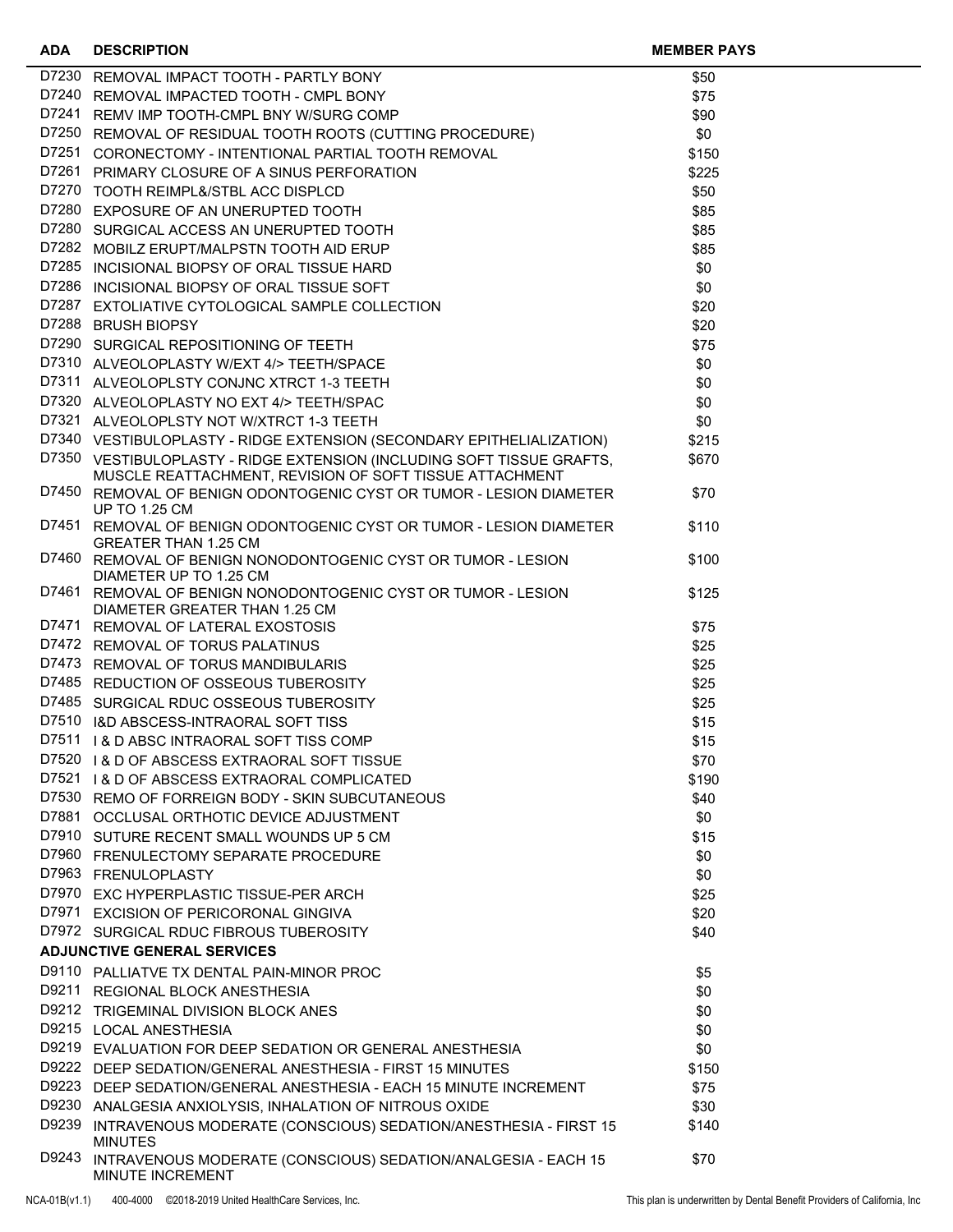| <b>ADA</b> | <b>DESCRIPTION</b>                                                                                       | <b>MEMBER PAYS</b> |  |
|------------|----------------------------------------------------------------------------------------------------------|--------------------|--|
| D9248      | NON-INTRAVENOUS (CONSCIOUS) SEDATION, THIS INCLUDES NON-IV<br>MINIMAL AND MODERATE SEDATION              | \$50               |  |
| D9310      | CNSLT DX DENT/PHY NOT REQ DENT/PHY                                                                       | \$0                |  |
|            | D9430 OV OBS - NO OTH SERVICES PERFORMED                                                                 | \$5                |  |
|            | D9440 OV-AFTER REGULARLY SCHEDULED HRS                                                                   | \$35               |  |
| D9450      | CASE PRSATION DTL&EXT TX PLANNING                                                                        | \$0                |  |
|            | D9930 TREATMENT OF COMPLICATIONS - POST SURG.                                                            | \$0                |  |
| D9940      | OCCLUSAL GUARD BY REPORT                                                                                 | \$85               |  |
| D9943      | OCCLUSAL GUARD ADJUSTMENT                                                                                | \$0                |  |
| D9951      | OCCLUSAL ADJUSTMENT - LIMITED                                                                            | \$0                |  |
| D9952      | <b>OCCLUSAL ADJUSTMENT - COMPLETE</b>                                                                    | \$0                |  |
| D9971      | <b>ODONTOPLASTY</b>                                                                                      | \$20               |  |
| D9972      | EXTERNAL BLEACHING - PER ARCH PERFORMED IN OFFICE                                                        | \$125              |  |
|            | D9975 EXTERNAL BLEACHING FOR HOME APPLICATION, PER ARCH                                                  | \$125              |  |
|            | D9995 TELEDENTISTRY - ASYNCHRONOUS; INFORMATION STORED AND<br>FORWARDED TO DENTIST FOR SUBSEQUENT REVIEW | \$0                |  |
|            | D9996 BROKEN APPOINTMENT                                                                                 | \$0                |  |
| D9999      | <b>BROKEN APPOINTMENT</b>                                                                                | \$10               |  |
|            | <b>ORTHODONTIC SERVICES</b>                                                                              |                    |  |
|            | D8070 COMPREHENSIVE ORTHODONTIC TREATMENT TRANSITIONAL DENTITION)                                        | \$1,895            |  |
|            | D8080 COMPREHENSIVE ORTHODONTIC TREATMENT ADOLESCENT DENTITION                                           | \$1.895            |  |
|            | D8090 COMPREHENSIVE ORTHODONTIC TREATMENT ADULT DENTITION                                                | \$1,895            |  |
|            | D8660 PRE-ORTHODONTIC TREATMENT EXAM TO MONITOR GROWTH AND<br><b>DEVELOPMENT</b>                         | \$250              |  |
| D8680      | ORTHODONTIC RETENTION (REMOVAL OF APPLIANCES, CONSTRUCTION<br>AND PLACEMENT OF RETAINERS)                | \$300              |  |
| D8695      | REMOVAL OF FIXED ORTHODONTIC APPLIANCES FOR REASONS OTHER<br>THAN COMPLETION OF TREATMENT                | \$150              |  |
|            | D8999b POST TREATMENT RECORDS                                                                            | \$150              |  |

<sup>1</sup>Additional Prophy within 6 months will be based upon the necessity recommended by the provider.

\*If a noble, high noble or titanium metal is used, there will be an additional charge not to exceed \$150 per unit. If a base metal is used, there are no additional charges from the provider.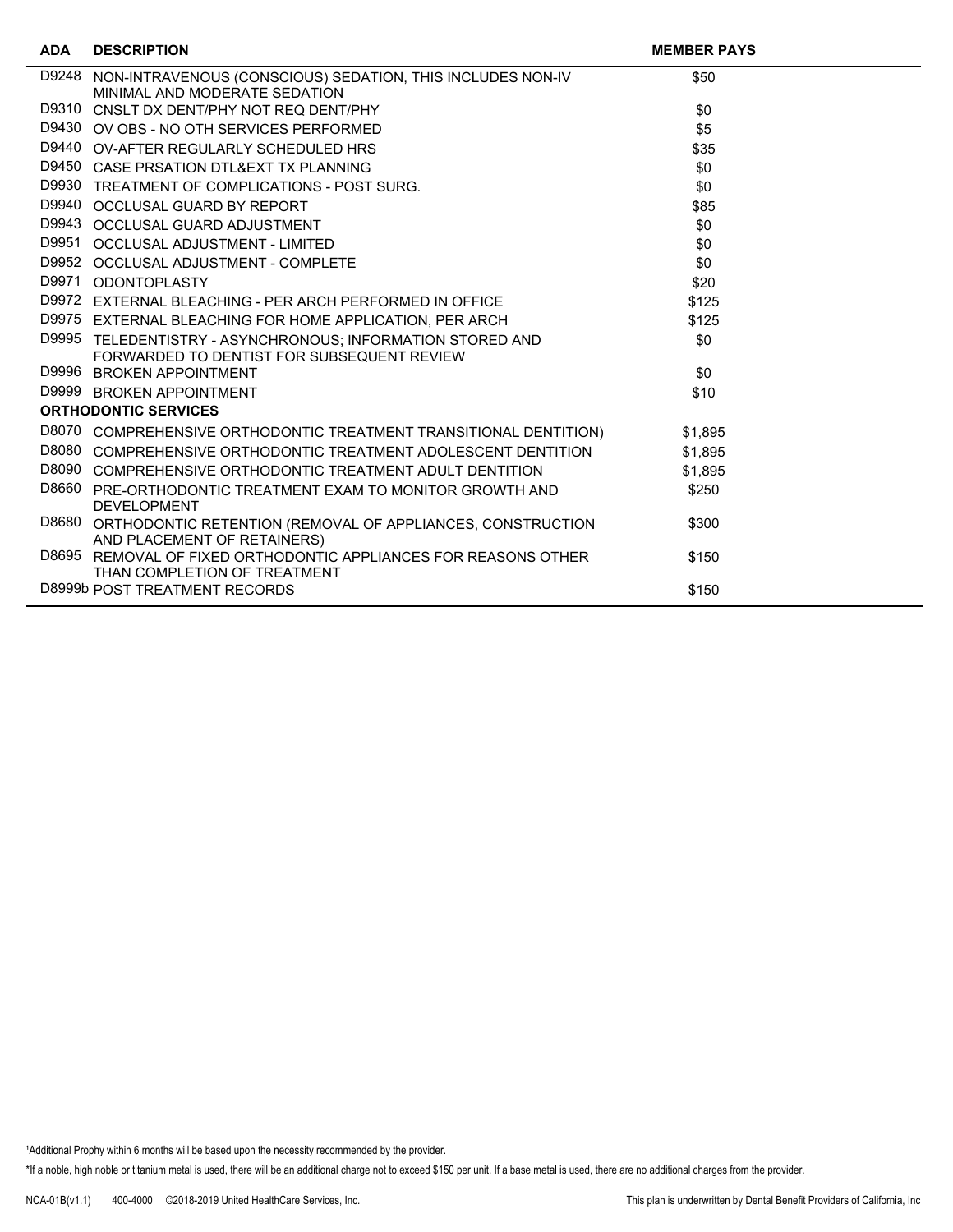# **UnitedHealthcare/**Select Managed Care dental exclusions and limitations

## **LIMITATIONS OF BENEFITS**

**The following are the limitation of benefits, unless otherwise specifically listed as a covered benefit on this Plan's Schedule of Benefits:**

| 1 <sub>1</sub>   | PERIODIC ORAL EVALUATION                                                                                                                                           | Limited to 1 time per 6 months                                                                                                                                                                                                                                                                                                                                                  |
|------------------|--------------------------------------------------------------------------------------------------------------------------------------------------------------------|---------------------------------------------------------------------------------------------------------------------------------------------------------------------------------------------------------------------------------------------------------------------------------------------------------------------------------------------------------------------------------|
| 2.               | COMPLETE SERIES OR PANOREX<br><b>RADIOGRAPHS</b>                                                                                                                   | Limited to 1 time in any 2 year period                                                                                                                                                                                                                                                                                                                                          |
| 3.               | <b>BITEWING RADIOGRAPHS</b>                                                                                                                                        | Limited to 1 series of 4 films in any 6 month period                                                                                                                                                                                                                                                                                                                            |
| $\overline{4}$ . | <b>DENTAL PROPHYLAXIS</b>                                                                                                                                          | Limited to 1 time per 6 months                                                                                                                                                                                                                                                                                                                                                  |
| 5.               | <b>FLUORIDE TREATMENTS</b>                                                                                                                                         | Limited to one time per calendar year                                                                                                                                                                                                                                                                                                                                           |
| 6.               | <b>CROWNS</b>                                                                                                                                                      | Limited to 1 time per tooth per 5 years. Covered only when a filling cannot restore the tooth.                                                                                                                                                                                                                                                                                  |
| 7.               | POST AND CORES                                                                                                                                                     | Covered only for teeth that have had root canal therapy.                                                                                                                                                                                                                                                                                                                        |
| 8.               | <b>SCALING AND ROOT PLANING</b>                                                                                                                                    | Limited to 4 quadrants per calendar year.                                                                                                                                                                                                                                                                                                                                       |
| 9.               | PERIODONTAL MAINTENANCE                                                                                                                                            | Limited to once every 6 months, following active therapy, exclusive of gross debridement                                                                                                                                                                                                                                                                                        |
| 10.              | REPLACEMENT OF COMPLETE<br>DENTURES, FIXED OR REMOVABLE<br>PARTIAL DENTURES, CROWNS, INLAYS<br>OR ONLAYS AND IMPLANTS, IMPLANT<br><b>CROWNS. IMPLANT PROTHESIS</b> | Replacement of complete dentures, fixed or removable partial dentures, crowns, inlays, onlays, and implant<br>crowns, implant prostheses previously submitted for payment under the plan is limited to 1 time per tooth<br>per 5 years from initial or supplemental placement. This includes retainers, habit appliances, and any fixed<br>or removable orthodontic appliances. |
|                  | 11. REMOVABLE PROSTHETICS/FIXED<br>PROSTHETICS/CROWNS, INLAYS AND<br><b>ONLAYS (MAJOR RESTORATIVE</b><br><b>SERVICES)</b>                                          | Replacement of complete dentures, and fixed and removable partial dentures or crowns if damage or<br>breakage was directly related to provider error. This type of replacement is the responsibility of the Dentist.<br>If replacement is Necessary because of patient non-compliance, the patient is liable for the cost of<br>replacement.                                    |
|                  | 12. CROWNS RETAINERS/ABUTMENTS                                                                                                                                     | Limited to 1 time per tooth per 5 years.                                                                                                                                                                                                                                                                                                                                        |
| 13.              |                                                                                                                                                                    | TEMPORARY CROWNS RESTORATIONS Limited to 1 time per tooth per 5 years. Covered only when a filling cannot restore the tooth.                                                                                                                                                                                                                                                    |
| 14.              | <b>INLAYS/ONLAYS</b><br>RETAINERS/ABUTMENTS                                                                                                                        | Limited to 1 time per tooth per 5 years.                                                                                                                                                                                                                                                                                                                                        |
| 15.              | <b>INLAYS/ONLAYS RESTORATIONS</b>                                                                                                                                  | Limited to 1 time per tooth per 5 years. Covered only when a filling cannot restore the tooth.                                                                                                                                                                                                                                                                                  |
| 16.              | <b>STAINLESS STEEL CROWNS</b>                                                                                                                                      | Limited to 1 time per tooth per 5 years. Covered only when a filling cannot restore the tooth. Prefabricated<br>esthetic coated stainless steel crown -primary tooth, are limited to primary anterior teeth.                                                                                                                                                                    |
|                  | 17. ADJUSTMENTS TO FULL DENTURES,<br>PARTIAL DENTURES, BRIDGES OR<br><b>CROWNS</b>                                                                                 | Limited to repairs or adjustments performed more than 6 months after the initial insertion.                                                                                                                                                                                                                                                                                     |
| 18.              | ANESTHESIA                                                                                                                                                         | INTRAVENOUS SEDATION OR GENERAL Administration of I.V. sedation or general anesthesia is limited to covered oral surgical procedures involving<br>1 or more impacted teeth (soft tissue, partial bony or complete bony impactions).                                                                                                                                             |
| 19.              | ADJUNCTIVE PRE-DIAGNOSTIC TEST                                                                                                                                     | That aids in detection of mucosal abnormalities including premalignant and malignant lesions, not to<br>include cytology or biopsy procedures - Limited to 1 time per year, to Covered Persons over the age of 30.                                                                                                                                                              |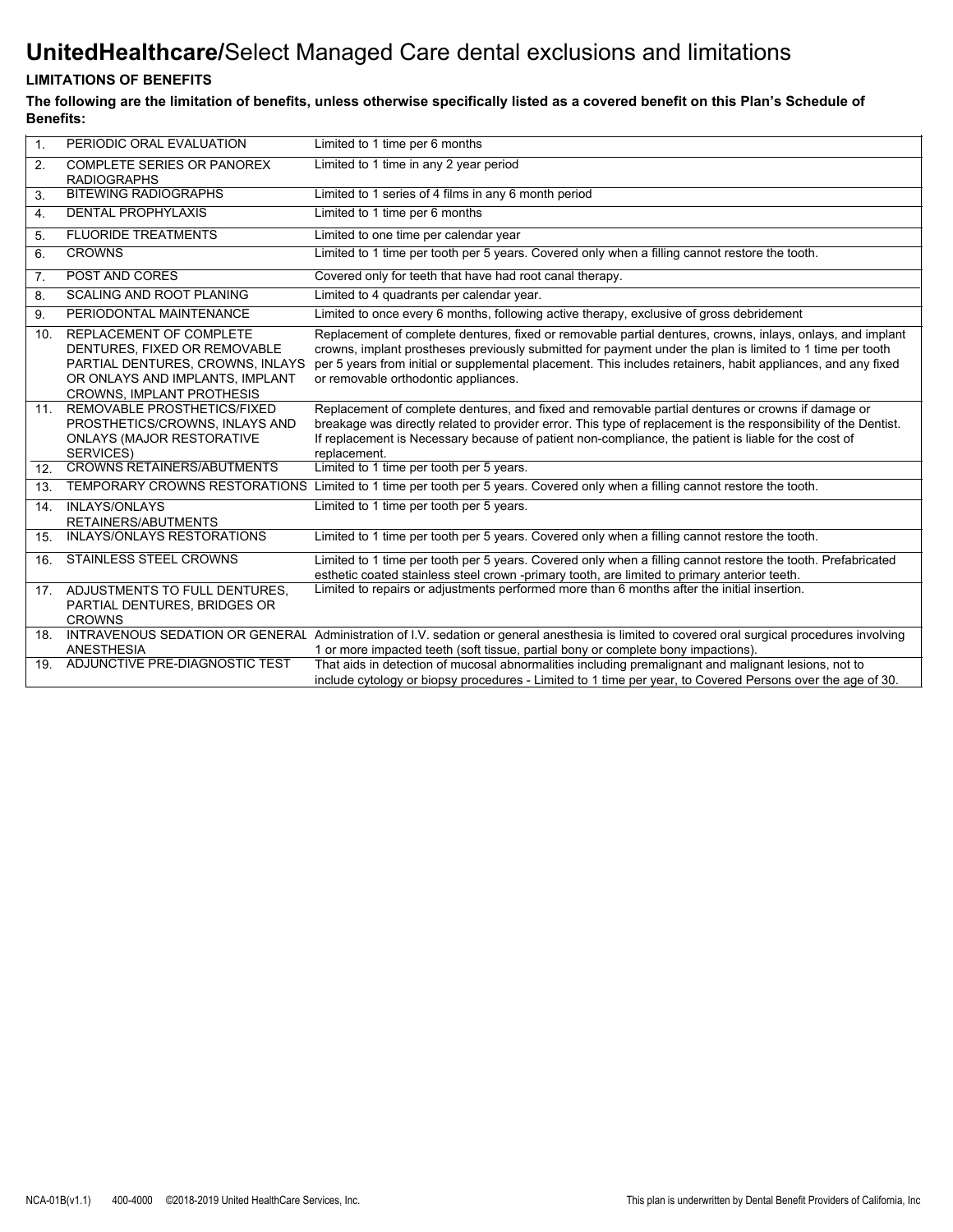### **LIMITATIONS OF BENEFITS**

#### **The following are the limitation of benefits, unless otherwise specifically listed as a covered benefit on this Plan's Schedule of Benefits:**

| 20. | ALL SPECIALTY REFERRAL SERVICES<br><b>MUST BE</b> | (A) Pre-Authorized by us; and                                                                                                                                                                                                                                                                                                                                                                                                                                                                                                                                                                                                                                                                                                                                                                                                                |
|-----|---------------------------------------------------|----------------------------------------------------------------------------------------------------------------------------------------------------------------------------------------------------------------------------------------------------------------------------------------------------------------------------------------------------------------------------------------------------------------------------------------------------------------------------------------------------------------------------------------------------------------------------------------------------------------------------------------------------------------------------------------------------------------------------------------------------------------------------------------------------------------------------------------------|
|     |                                                   | (B) Coordinated by a Covered Person's PCD. Any Covered Person who elects specialist care without prior<br>referral by his or her PCD and approval by us is responsible for all charges incurred                                                                                                                                                                                                                                                                                                                                                                                                                                                                                                                                                                                                                                              |
|     |                                                   | . In order for specialty services to be Covered by this plan, the following referral process must be<br>followed:                                                                                                                                                                                                                                                                                                                                                                                                                                                                                                                                                                                                                                                                                                                            |
|     |                                                   | • A Covered Person's PCD must coordinate all Dental Services.                                                                                                                                                                                                                                                                                                                                                                                                                                                                                                                                                                                                                                                                                                                                                                                |
|     |                                                   | . When the care of a Network Specialist Dentist is required, the Covered Person's PCD must contact us<br>and request authorization                                                                                                                                                                                                                                                                                                                                                                                                                                                                                                                                                                                                                                                                                                           |
|     |                                                   | . If the PCD's request for specialist referral is denied, the PCD and the Covered Person will be notifi ed of<br>the reason for the denial. If the service in question is a Covered service, and no limitations or exclusions<br>apply, the PCD may be asked to perform the service.                                                                                                                                                                                                                                                                                                                                                                                                                                                                                                                                                         |
|     |                                                   | • Covered Person who receives authorized specialty services must pay all applicable Copayments<br>associated with the services provided. When we authorize specialty dental care, a Covered Person will be<br>referred to a Network Specialist Dentist for treatment. The Network includes Network Specialist Dentists in:<br>(a) endodontics; (b) oral surgery; (c) pediatric dentistry; and (d) orthodontics; and (e) periodontics, located<br>in the Covered Person's Service Area. If there is no Network Specialist Dentist in the Covered Person's<br>Service Area, we will refer the Covered Person to a Non-Participating Specialist of our choice. Except for<br>Emergency Dental Services, in no event will we cover dental care provided to a Covered Person by a<br>specialist not preauthorized by us to provide such services. |
|     |                                                   | • Covered Person's financial responsibility is limited to applicable Copayments. Copayments are listed in<br>the Covered Person's Schedule of Covered Dental Services.                                                                                                                                                                                                                                                                                                                                                                                                                                                                                                                                                                                                                                                                       |
|     | 21. CROWNS, FIXED BRIDGES, AND<br><b>IMPLANTS</b> | The maximum benefit within a 12 month period is any combination of 7 crowns or pontics (artificial teeth<br>that are part of a fixed bridge). If more than 7 crowns and/or pontics are done for a Member within a 12<br>month period, the dentist's fee for any additional crowns within that period would not be limited to the listed<br>Copayment, but instead can reflect the Dentist's Billed Charges.                                                                                                                                                                                                                                                                                                                                                                                                                                  |
| 22. | <b>CONE BEAM</b>                                  | Limited to 1 time per consecutive 60 months.                                                                                                                                                                                                                                                                                                                                                                                                                                                                                                                                                                                                                                                                                                                                                                                                 |

#### **EXCLUSIONS OF BENEFITS**

#### **The following procedures and services are excluded and not Covered Services, unless otherwise specifically listed as a covered benefit on this Plan's Schedule of Benefits:**

|                  | Dental Services that are not Necessary.                                                                                                                                                                                                  |
|------------------|------------------------------------------------------------------------------------------------------------------------------------------------------------------------------------------------------------------------------------------|
| 2.               | Any service done for cosmetic purposes that is not listed as a Covered cosmetic service in the Schedule of Covered Dental Services.                                                                                                      |
| 3.               | Reconstructive surgery, regardless of whether or not the surgery is incidental to a dental disease, injury, or Congenital Anomaly, when the primary<br>purpose is to improve physiological functioning of the involved part of the body. |
| 4.               | Any Dental Procedure not directly associated with dental disease.                                                                                                                                                                        |
| 5.               | Procedures that are considered to be Experimental, Investigational or Unproven. This includes pharmacological regimens not accepted by the American                                                                                      |
|                  | Dental Association (ADA) Council on Dental Therapeutics. The fact that an Experimental, Investigational or Unproven Service, treatment, device or                                                                                        |
|                  | pharmacological regimen is the only available treatment for a particular condition will not result in Coverage if the procedure is considered to be                                                                                      |
|                  | Experimental, Investigational or Unproven in the treatment of that particular condition.                                                                                                                                                 |
| 6.               | Any implant procedures performed which are not listed as Covered implant procedures in the Schedule of Covered Dental Services.                                                                                                          |
| $\overline{7}$ . | Setting of facial bony fractures and any treatment associated with the dislocation of facial skeletal hard tissue.                                                                                                                       |
| 8.               | Treatment of benign neoplasms, cysts, or other pathology involving benign lesions, except excisional removal. Treatment of malignant neoplasms or<br>Congenital Anomalies of hard or soft tissue, including excision.                    |
| 9.               | Replacement of complete dentures, fixed and removable partial dentures or crowns if damage or breakage was directly related to provider error. This type                                                                                 |
|                  | of replacement is the responsibility of the Dentist. If replacement is Necessary because of patient non-compliance, the patient is liable for the cost of                                                                                |
|                  | replacement.                                                                                                                                                                                                                             |
| 10.              | Fixed or removable prosthodontic restoration procedures for complete oral rehabilitation or reconstruction.                                                                                                                              |
| 11.              | Procedures related to the reconstruction of a patient's correct vertical dimension of occlusion (VDO).                                                                                                                                   |
|                  |                                                                                                                                                                                                                                          |